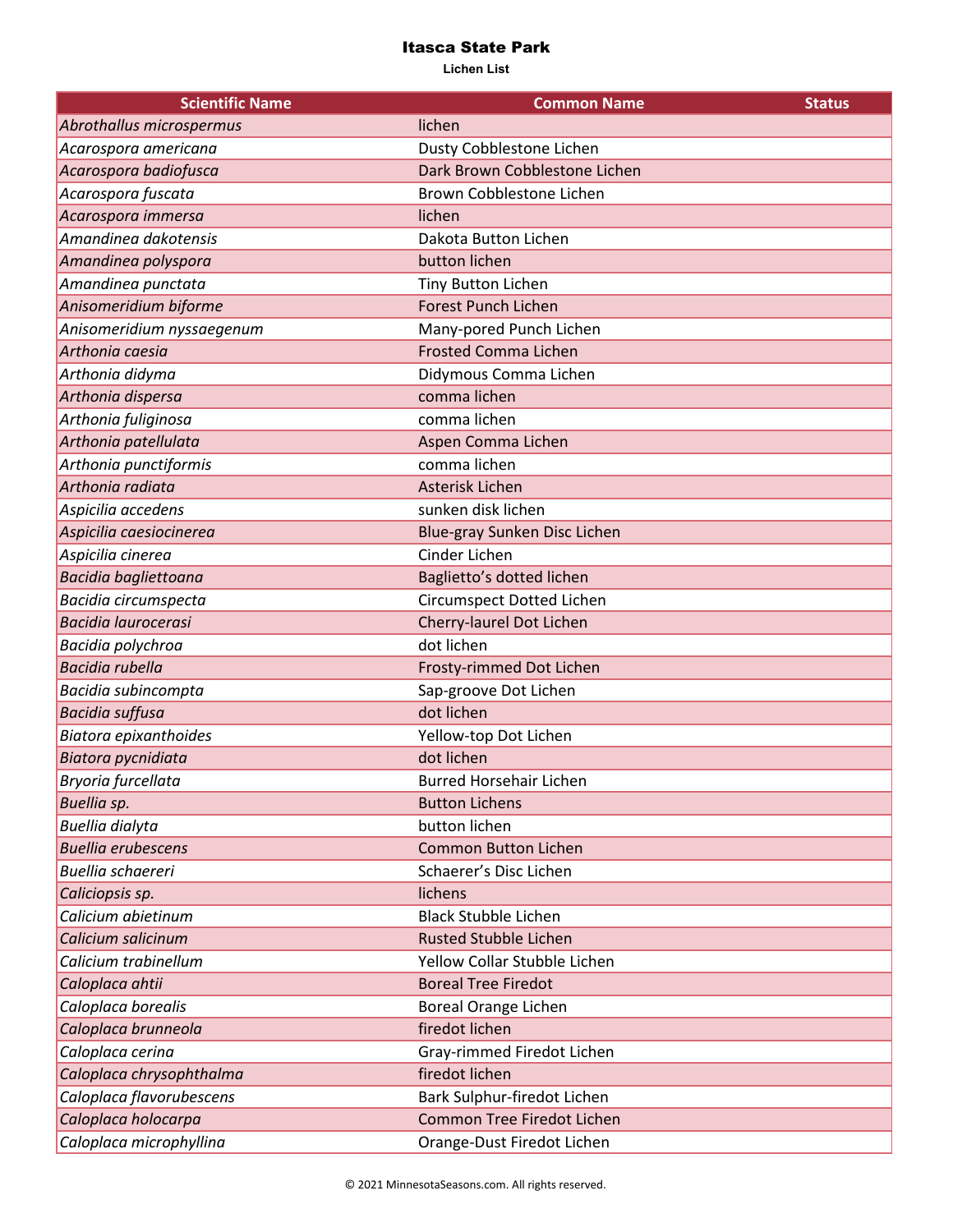| <b>Scientific Name</b>     | <b>Common Name</b>            | <b>Status</b> |
|----------------------------|-------------------------------|---------------|
| Candelaria concolor        | Candleflame Lichen            |               |
| Candelaria fibrosa         | Fringed Candleflame Lichen    |               |
| Candelariella efflorescens | Powdery Goldspeck Lichen      |               |
| Candelariella vitellina    | Common Goldspeck              |               |
| Cetraria halei             | Fringed Wrinkle Lichen        |               |
| Cetraria orbata            | Variable Wrinkle-Lichen       |               |
| Cetraria pinastri          | Powdered Sunshine Lichen      |               |
| Chaenotheca brunneola      | Brown-head Stubble Lichen     |               |
| Chaenotheca chrysocephala  | Canary Stubble Lichen         |               |
| Chaenotheca furfuracea     | Sulphur Stubble Lichen        |               |
| Chaenotheca stemonea       | Miner's Stubble Lichen        |               |
| Chaenotheca trichialis     | Frog Stubble Lichen           |               |
| Chaenothecopsis sp.        | lichens                       |               |
| Chaenothecopsis debilis    | King Pin                      |               |
| Chrysothrix candelaris     | <b>Gold Dust Lichen</b>       |               |
| Cladonia acuminata         | Acutetip Cup Lichen           |               |
| Cladonia botrytes          | Wooden Soldiers Lichen        |               |
| Cladonia cariosa           | Split-peg Lichen              |               |
| Cladonia cenotea           | <b>Powdered Funnel Lichen</b> |               |
| Cladonia chlorophaea       | <b>Mealy Pixie Cup</b>        |               |
| Cladonia coniocraea        | <b>Common Powderhorn</b>      |               |
| Cladonia crispata          | Organ-pipe Lichen             |               |
| Cladonia cristatella       | <b>British Soldiers</b>       |               |
| Cladonia cryptochlorophaea | Hidden Mealy Pixie-cup Lichen |               |
| Cladonia cylindrica        | <b>Cylindrical Powderhorn</b> |               |
| Cladonia farinacea         | Farinose Cup Lichen           |               |
| Cladonia fimbriata         | <b>Trumpet Lichen</b>         |               |
| Cladonia furcata           | Many-forked Cladonia          |               |
| Cladonia gracilis          | Smooth Cladonia               |               |
| Cladonia grayi             | Gray's Cup Lichen             |               |
| Cladonia humilis           | Humble Pixie-cup Lichen       |               |
| Cladonia macilenta         | Lipstick Powderhorn           |               |
| Cladonia mitis             | Green Reindeer Lichen         |               |
| Cladonia multiformis       | Sieve Lichen                  |               |
| Cladonia parasitica        | Fence-rail Cladonia           |               |
| Cladonia phyllophora       | Felt Horn Lichen              |               |
| Cladonia pyxidata          | <b>Pebbled Pixie Cup</b>      |               |
| Cladonia ramulosa          | Branched Pixie-cup Lichen     |               |
| Cladonia rangiferina       | <b>Gray Reindeer Lichen</b>   |               |
| Cladonia rei               | Wand Lichen                   |               |
| Cladonia scabriuscula      | <b>Mealy Forked Cladonia</b>  |               |
| Cladonia squamosa          | Dragon Horn                   |               |
| Cladonia stellaris         | Star-tipped Reindeer Lichen   |               |
| Cladonia subulata          | Antlered Powderhorn           |               |
| Cladonia turgida           | Crazy Scale Lichen            |               |
| Cladonia uncialis          | Thorn Cladonia                |               |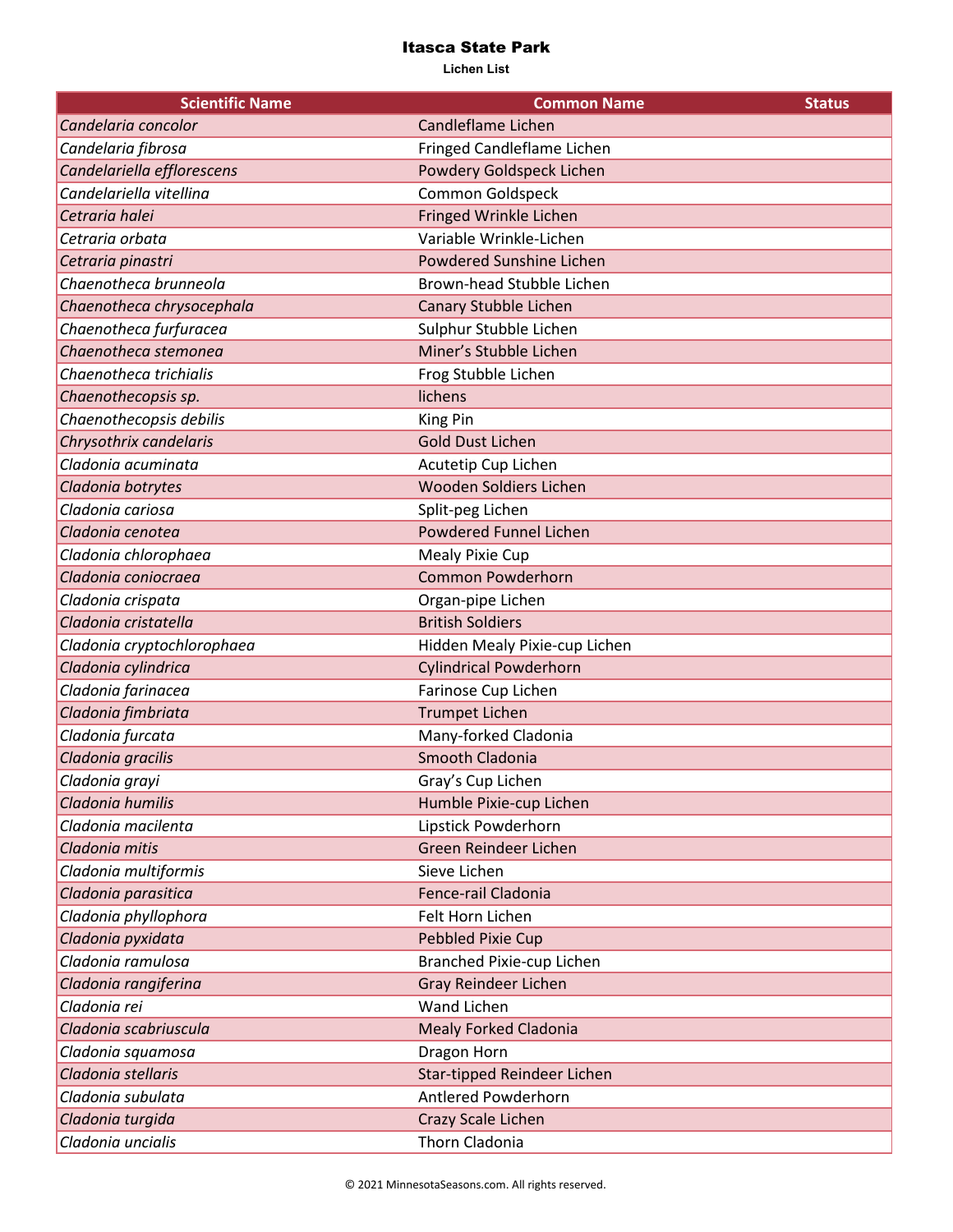| <b>Scientific Name</b>      | <b>Common Name</b>                      | <b>Status</b> |
|-----------------------------|-----------------------------------------|---------------|
| Cladonia verticillata       | Ladder Lichen                           |               |
| Coenogonium luteum          | Orange Dimple Lichen                    |               |
| Coenogonium pineti          | Pink Dimple Lichen                      |               |
| Collema conglomeratum       | Conglomerate Jelly Lichen               |               |
| Collema flaccidum           | <b>Flaking Tarpaper Lichen</b>          |               |
| Collema nigrescens          | <b>Broadleaf Blistered Jelly Lichen</b> |               |
| Collema pulcellum           | <b>Beautiful Blistered Jelly Lichen</b> |               |
| Collema subflaccidum        | Tree Jelly                              |               |
| Collema tenax               | <b>Tar Jelly Lichen</b>                 |               |
| Cresponea chloroconia       | lichen                                  |               |
| Cyphelium lucidum           | <b>Yellow Soot Lichen</b>               |               |
| Cyphelium tigillare         | Yellow Soot Lichen                      |               |
| Diploschistes muscorum      | Cowpie Lichen                           |               |
| Eopyrenula intermedia       | lichen                                  |               |
| Epiphloea byssina           | Granular Jellyskin Lichen               |               |
| Evernia mesomorpha          | <b>Boreal Oakmoss</b>                   |               |
| Flavoparmelia baltimorensis | Rock Greenshield Lichen                 |               |
| Flavoparmelia caperata      | Common Greenshield Lichen               |               |
| Flavopunctelia flaventior   | <b>Speckled Greenshield</b>             |               |
| Flavopunctelia soredica     | Powder-edged Speckled Greenshield       |               |
| Graphis scripta             | <b>Common Script Lichen</b>             |               |
| Gyalecta truncigena         | lichen                                  |               |
| Heppia lutosa               | Soil Ruby Lichen                        |               |
| Heterodermia speciosa       | Powdered Fringe Lichen                  |               |
| Hypocenomyce anthracophila  | <b>Small Clam Lichen</b>                |               |
| Hypocenomyce friesii        | Old-Growth Clam Lichen                  |               |
| Hypocenomyce oligospora     | <b>Peter Pan Cockleshell</b>            |               |
| Hypocenomyce scalaris       | Common Clam Lichen                      |               |
| Hypogymnia physodes         | <b>Hooded Tube Lichen</b>               |               |
| Julella sericea             | Silky White Stain Lichen                |               |
| Lecania dubitans            | Bean-spored Rim-Lichen                  |               |
| Lecania erysibe             | Wall Rim-lichen                         |               |
| Lecania naegelii            | Naegel's Rim-lichen                     |               |
| Lecanora albellula          | Wood-spot Rim Lichen                    |               |
| Lecanora allophana          | Brown-eyed Rim Lichen                   |               |
| Lecanora circumborealis     | Black-eyed Rim Lichen                   |               |
| Lecanora impudens           | <b>Shameless Rim Lichen</b>             |               |
| Lecanora intricata          | Intricate Rim-lichen                    |               |
| Lecanora meridionalis       | Southern Rim Lichen                     |               |
| Lecanora polytropa          | Granite-speck Rim Lichen                |               |
| Lecanora pulicaris          | Common Rim Lichen                       |               |
| Lecanora sambuci            | Many-spored Rim-lichen                  |               |
| Lecanora strobilina         | <b>Mealy Rim-lichen</b>                 |               |
| Lecanora subintricata       | Nordic Rim-lichen                       |               |
| Lecanora symmicta           | <b>Fused Rim Lichen</b>                 |               |
| Lecanora thysanophora       | Mapledust Lichen                        |               |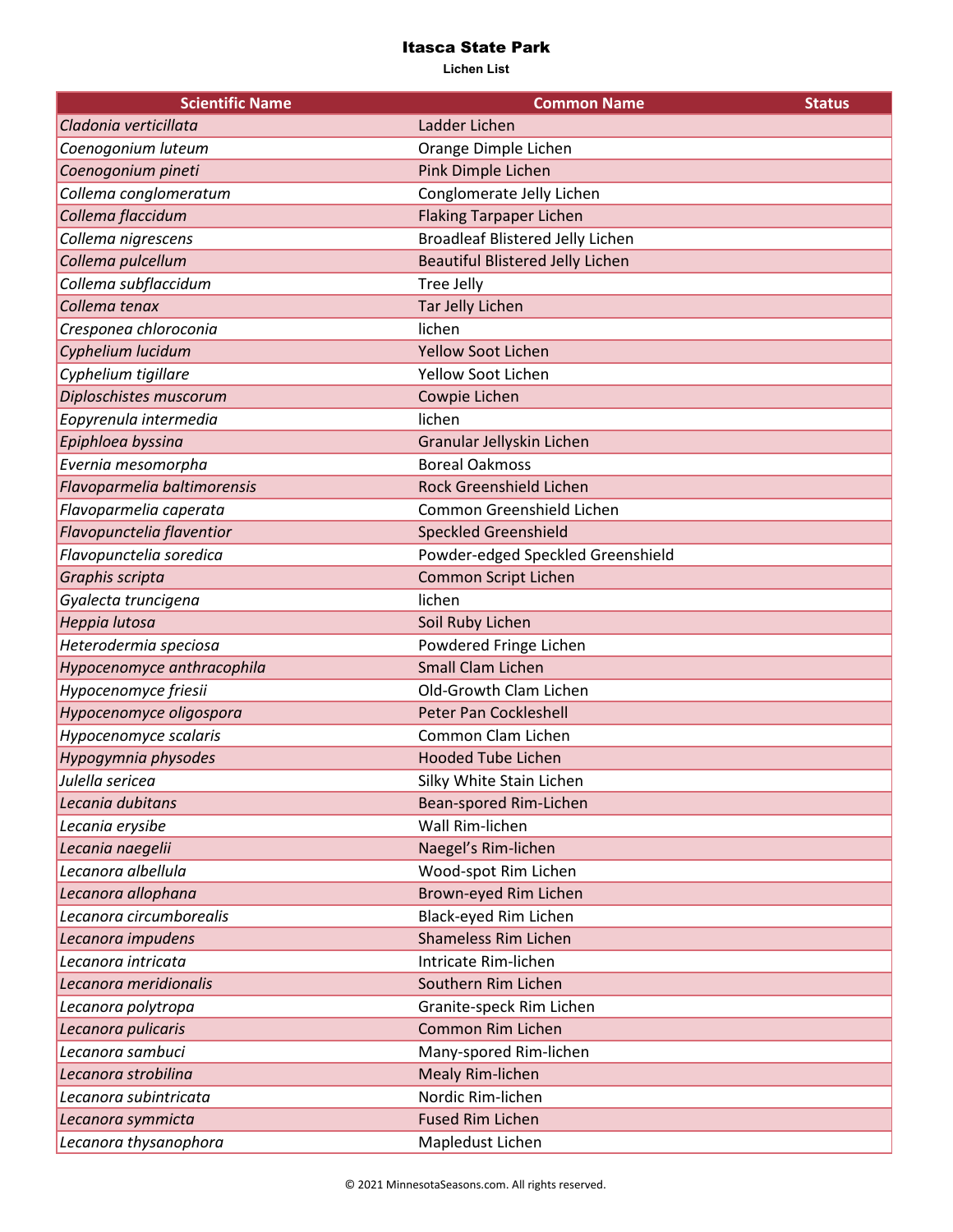| <b>Scientific Name</b>     | <b>Common Name</b>              | <b>Status</b> |
|----------------------------|---------------------------------|---------------|
| Lecidea nylanderi          | Nylander's Tile Lichen          |               |
| Lecidella euphorea         | <b>Bark Disk Lichen</b>         |               |
| Lecidella stigmatea        | <b>Rock Disk Lichen</b>         |               |
| Lepraria lobificans        | Fluffy Dust Lichen              |               |
| Leptogium burnetiae        | Long-bearded Jellyskin Lichen   |               |
| Leptogium cyanescens       | <b>Blue Jellyskin</b>           |               |
| Leptogium saturninum       | Bearded Jellyskin Lichen        |               |
| Leptogium tenuissimum      | Birdnest Jellyskin Lichen       |               |
| Leptogium teretiusculum    | Curly Jellyskin Lichen          |               |
| Leptorhaphis epidermidis   | <b>Birchbark Dot Lichen</b>     |               |
| Lichenoconium lecanorae    | lichen                          |               |
| Lichenoconium usneae       | lichen                          |               |
| Lobaria pulmonaria         | <b>Tree Lungwort</b>            |               |
| Loxospora pustulata        | Pustule Crust Lichen            |               |
| Marchandiomyces corallinus | lichen                          |               |
| Megaspora verrucosa        | False Sunken Disk Lichen        |               |
| Melanelia albertana        | Powder-rimmed Camouflage Lichen |               |
| Melanelia exasperatula     | Lustrous Camouflage Lichen      |               |
| Melanelia olivacea         | Spotted Camouflage Lichen       |               |
| Melanelia septentrionalis  | Northern Camouflage Lichen      |               |
| Melanelia sorediata        | Powdered Camouflage Lichen      |               |
| Melanelia subargentifera   | Whiskered Camouflage Lichen     |               |
| Melanelia subaurifera      | Abraded Camouflage Lichen       |               |
| Melanelia subolivacea      | Brown-eyed Camouflage Lichen    |               |
| Melanelia trabeculata      | <b>Baby Camouflage Lichen</b>   |               |
| Melanomma sp.              | lichen                          |               |
| Micarea erratica           | <b>Erratic Dot Lichen</b>       |               |
| Mycobilimbia berengeriana  | Bering Dot Lichen               |               |
| Mycobilimbia pilularis     | <b>Small-balled Dot Lichen</b>  |               |
| Mycocalicium subtile       | stickpin                        |               |
| Myelochroa aurulenta       | Powdery Axil-bristle Lichen     |               |
| Myelochroa galbina         | Smooth Axil-bristle Lichen      |               |
| Myxobilimbia sabuletorum   | Six-celled Moss Dot Lichen      |               |
| Ochrolechia arborea        | <b>Tree Saucer Lichen</b>       |               |
| Ochrolechia trochophora    | Rosy Saucer Lichen              |               |
| Opegrapha sp.              | lichen                          |               |
| Opegrapha atra             | lichen                          |               |
| Opegrapha varia            | Scribble Lichen                 |               |
| Pachyphiale fagicola       | Beech Dimple Lichen             |               |
| Parmelia squarrosa         | Bottlebrush Shield Lichen       |               |
| Parmelia sulcata           | <b>Hammered Shield Lichen</b>   |               |
| Parmeliopsis ambigua       | Green Starburst Lichen          |               |
| Parmeliopsis hyperopta     | <b>Gray Starburst Lichen</b>    |               |
| Parmotrema crinitum        | Salted Ruffle Lichen            |               |
| Peltigera canina           | Dog Pelt Lichen                 |               |
| Peltigera didactyla        | Alternating Dog Lichen          |               |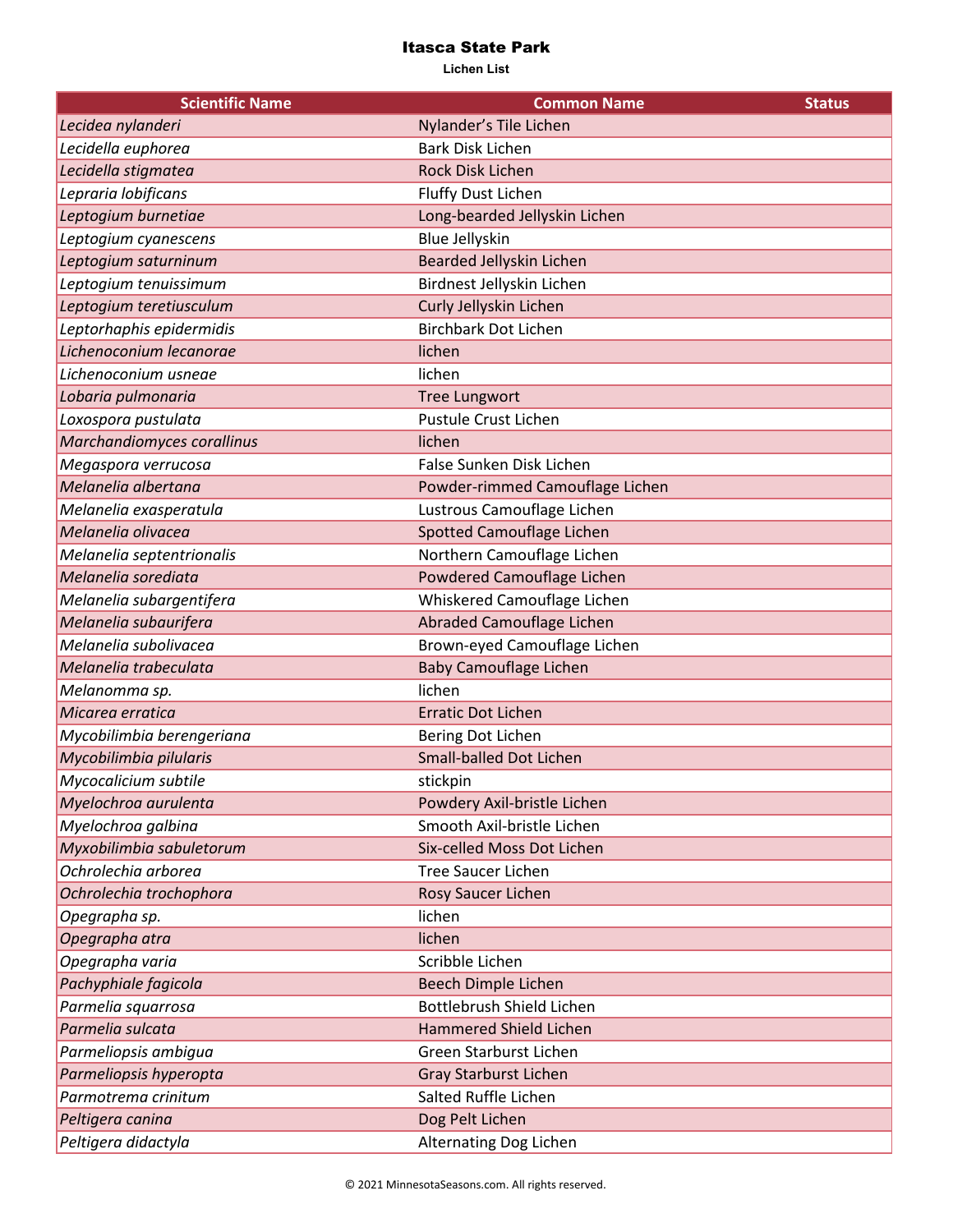| <b>Scientific Name</b>    | <b>Common Name</b>                 | <b>Status</b> |
|---------------------------|------------------------------------|---------------|
| Peltigera elisabethae     | <b>Concentric Pelt Lichen</b>      |               |
| Peltigera evansiana       | Peppered Pelt Lichen               |               |
| Peltigera horizontalis    | <b>Flat-fruited Pelt Lichen</b>    |               |
| Peltigera lepidophora     | Scaly Pelt Lichen                  |               |
| Peltigera neckeri         | <b>Blacksaddle Pelt Lichen</b>     |               |
| Peltigera polydactylon    | Many-fruited Pelt Lichen           |               |
| Peltigera praetextata     | <b>Scaly Pelt Lichen</b>           |               |
| Peltigera rufescens       | Field Dog Lichen                   |               |
| Pertusaria alpina         | Alpine Pore Lichen                 |               |
| Pertusaria leioplaca      | Creamy Pert Lichen                 |               |
| Pertusaria ophthalmiza    | Ragged Wart Lichen                 |               |
| Pertusaria velata         | <b>Rimmed Wart Lichen</b>          |               |
| Phaeocalicium polyporaeum | <b>Fairy Pins</b>                  |               |
| Phaeocalicium populneum   | Poplar Needle Lichen               |               |
| Phaeophyscia adiastola    | Powder-tipped Shadow Lichen        |               |
| Phaeophyscia chloantha    | Phaeophyscia chloantha             |               |
| Phaeophyscia ciliata      | <b>Smooth Shadow Lichen</b>        |               |
| Phaeophyscia pusilloides  | Pompon Shadow Lichen               |               |
| Phaeophyscia rubropulchra | Orange-cored Shadow Lichen         |               |
| Phaeophyscia squarrosa    | Scaly Shadow Lichen                |               |
| Phlyctis argena           | <b>Whitewash Lichen</b>            |               |
| Phoma cytospora           | lichen                             |               |
| Physcia adscendens        | <b>Hooded Rosette Lichen</b>       |               |
| Physcia aipolia           | Hoary Rosette Lichen               |               |
| Physcia americana         | Powdery Rosette Lichen             |               |
| Physcia caesia            | Blue-gray Rosette Lichen           |               |
| Physcia dubia             | Powder-tipped Rosette Lichen       |               |
| Physcia millegrana        | Mealy Rosette Lichen               |               |
| Physcia phaea             | <b>Black-eyed Rosette Lichen</b>   |               |
| Physcia stellaris         | <b>Star Rosette Lichen</b>         |               |
| Physcia subtilis          | Slender Rosette Lichen             |               |
| Physconia detersa         | Bottlebrush Frost Lichen           |               |
| Physconia grumosa         | frost lichen                       |               |
| Physconia leucoleiptes    | Bottlebrush Frost Lichen           |               |
| Placynthiella uliginosa   | Pear Tar-spot Lichen               |               |
| Polychidium muscicola     | <b>Eyed Mossthorns Lichen</b>      |               |
| Punctelia appalachensis   | Appalachian Speckled Shield Lichen |               |
| Punctelia bolliana        | Eastern Speckled Shield Lichen     |               |
| Punctelia graminicola     | speckled shield lichen             |               |
| Punctelia perreticulata   | Powdered Speckleback Lichen        |               |
| Punctelia rudecta         | Rough Speckled Shield Lichen       |               |
| Pyrrhospora varians       | tile lichen                        |               |
| Ramalina americana        | Sinewed Bushy Lichen               |               |
| Ramalina dilacerata       | Punctured Bushy Lichen             |               |
| Ramalina sinensis         | <b>Fan Ramalina</b>                |               |
| Ramalina unifolia         | One-leaf Ribbon Lichen             |               |